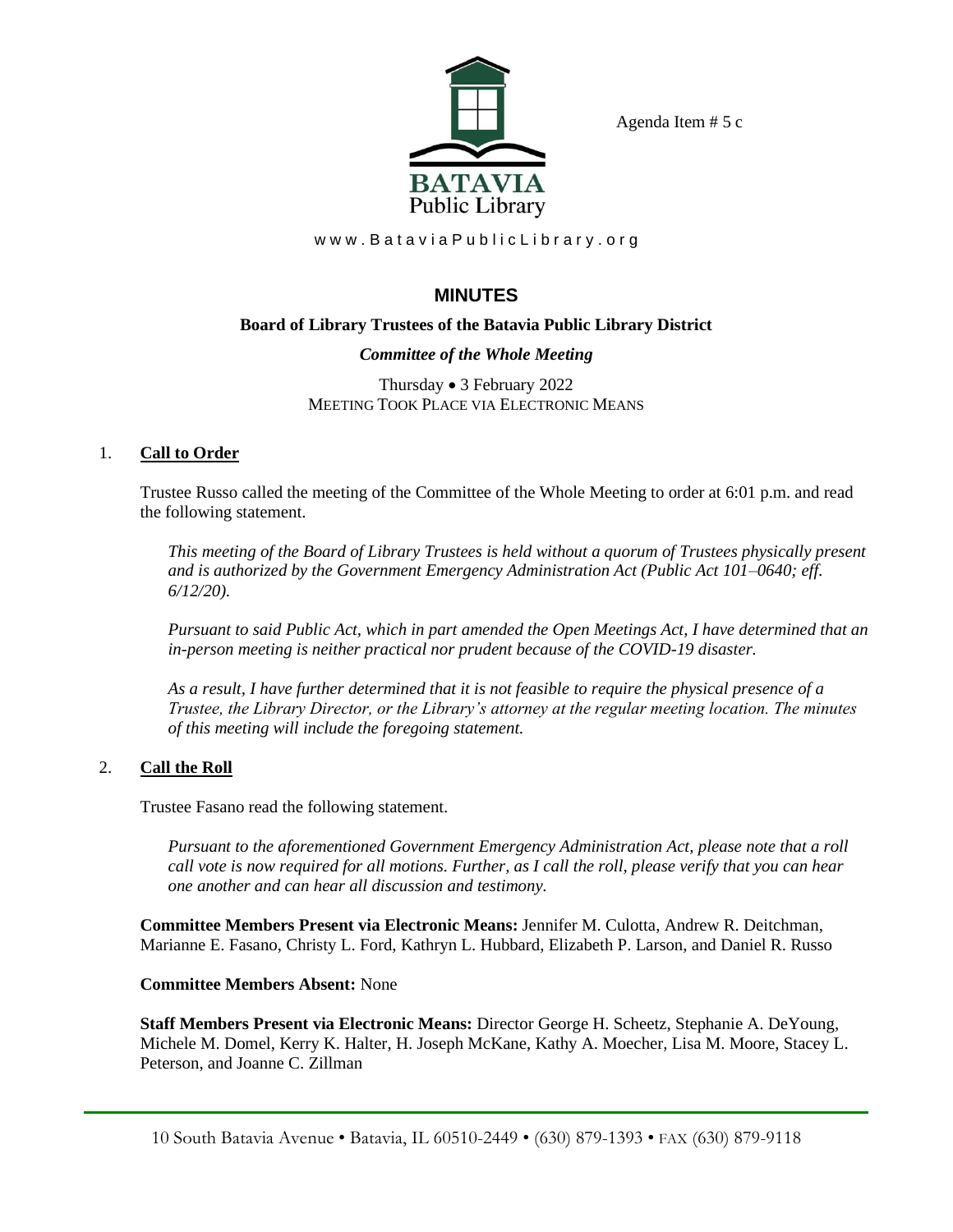#### **Visitors Present via Electronic Means:** None

#### 3. **Comments from the Audience**

There were no comments from the audience.

#### 4. **Approve the Agenda**

Trustee Russo asked whether there were any changes to the agenda.

Motion by Trustee Hubbard to approve the agenda, as presented. Seconded by Trustee Culotta. Roll Call: Trustee Culotta, aye; Trustee Deitchman, aye; Trustee Fasano, aye; Trustee Ford, aye; Trustee Hubbard, aye; Trustee Larson, aye; Trustee Russo, aye. The motion carried, 7–0.

#### 5. **Approve the Minutes**

Trustee Russo stated that consideration of the minutes for the Closed Session on Thursday, 4 November 2021, was deferred to a future meeting at the request of Director Scheetz.

——————————

a. Committee of the Whole Meeting, Thursday, 4 November 2021

Trustee Russo asked whether there were any changes to the minutes.

Motion by Trustee Deitchman to approve the minutes, as presented. Seconded by Trustee Larson. Roll Call: Trustee Culotta, aye; Trustee Deitchman, aye; Trustee Fasano, aye; Trustee Ford, aye; Trustee Hubbard, aye; Trustee Larson, aye; Trustee Russo, aye. The motion carried, 7–0.

- b. Closed Session, Thursday, 4 November 2021 DEFERRED
- 6. **457 Prototype Plan** (Old Second Wealth Management | Old Second National Bank) (Standing Committee on Policy)

Trustee Russo stated that the purpose of this agenda item was to recommend the approval of a proposal from the Human Resources Manager to amend the Library's 457 plan to include Roth accounts.

Director Scheetz reported that, since 1 July 2004, Batavia Public Library provides to its employees a deferred compensation plan as described in Section 457(b) of the Internal Revenue Code of 1986. The Library's 457 plan is managed by Old Second Wealth Management | Old Second National Bank, a subsidiary of Old Second Bancorp Inc., of Aurora, Illinois.

A 457 plan is a type of non-qualified, tax-advantaged, deferred-compensation retirement plan that is available for governmental (and certain non-governmental) employers in the United States. The employer provides the plan, and the employee defers compensation into it on a pre-tax or after-tax (Roth) basis.

Director Scheetz noted that the Small Business Jobs Act of 2010 enabled 457(b) plans to include Roth accounts, which were previously only available in 401(k) and 403(b) plans. This change took effect 1 January 2011. Contributions to Roth accounts are made on an after-tax basis, but distributions of both principal and earnings are generally tax-free.

Old Second Wealth Management has now offered the Library (by Resolution of the Board of Library Trustees) the opportunity to amend its 457 plan to include Roth accounts, effective 1 March 2022. Discussion followed.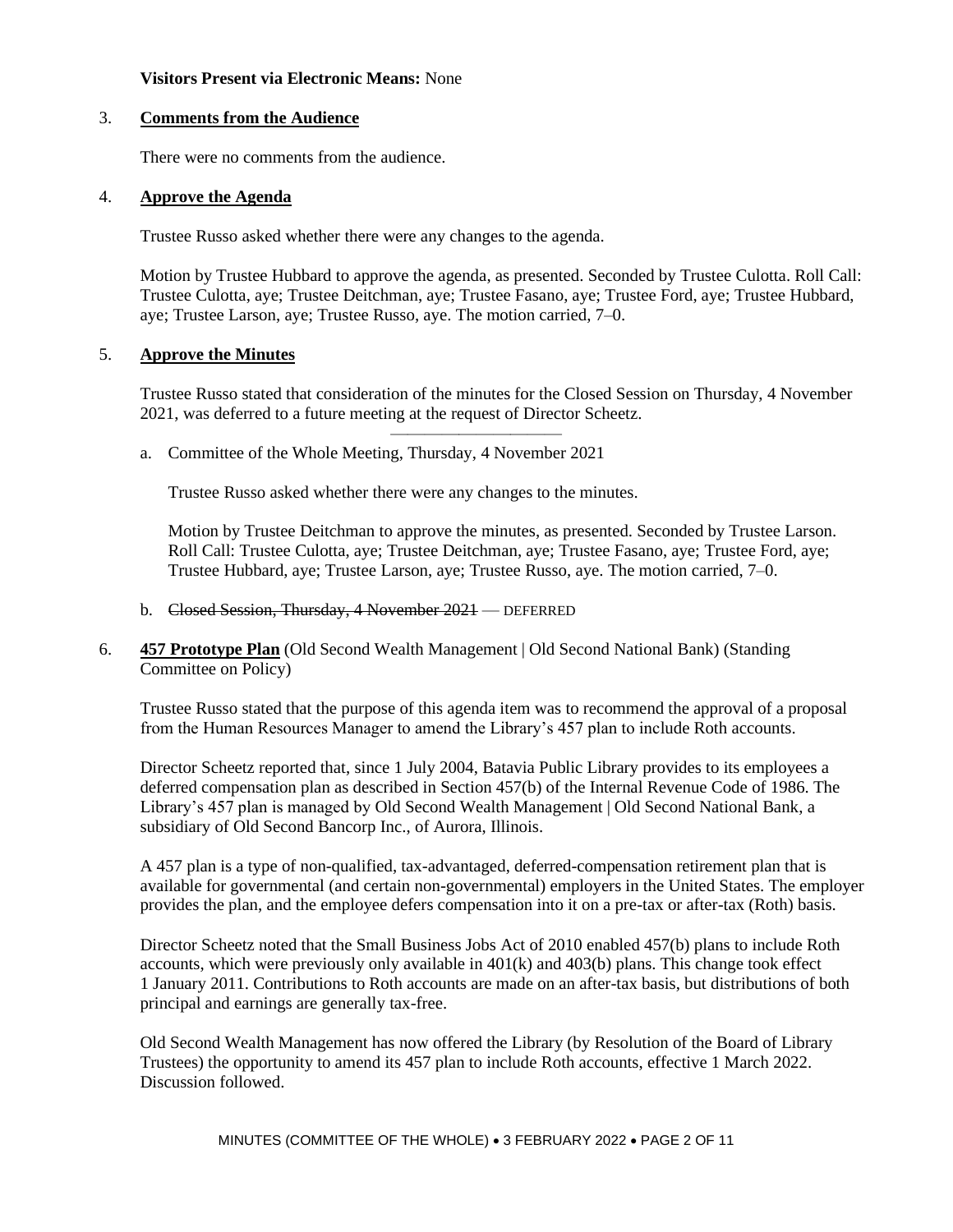Trustee Russo expressed support for the proposal and suggested that it was a good opportunity for the Library's employees.

The consensus of the Committee of the Whole supported the proposal to amend the Library's 457 plan to include Roth accounts.

Motion by Trustee Hubbard to recommend that the Board of Library Trustees approve a proposal to amend the Library's 457 Prototype Plan to include Roth accounts and accept Roth contributions, as presented. Seconded by Trustee Culotta. Roll Call: Trustee Culotta, aye; Trustee Deitchman, aye; Trustee Fasano, aye; Trustee Ford, aye; Trustee Hubbard, aye; Trustee Larson, aye; Trustee Russo, aye. The motion carried, 7–0.

The Committee requested Director Scheetz to include this item on the Consent Agenda.

7. **Voluntary Employee Benefits** (Global Life Liberty National Division | Globe Life Inc.) (Standing Committee on Policy)

Trustee Russo stated that the purpose of this agenda item was to recommend the approval of a proposal from the Human Resources Manager for the Library to participate in "Worksite Advantage," a voluntary employee benefits program.

At Director Scheetz's request, Lisa M. Moore, the Library's Human Resources Manager presented an overview of "Worksite Advantage," a voluntary employee benefits program, which is offered by the Global Life Liberty National Division. (Globe Life is a marketing name of Globe Life Inc.).

In summary:—

- The plan is completely voluntary.
- Premiums are 100% paid by participating employees through payroll deduction.

Moore noted that, for some time, she has wanted to offer all employees a supplemental benefits program at no cost to the Library other than the time spent to manage the program, that is, administrative overhead. She reiterated that participation is voluntary and all costs for the supplemental benefits are paid by the participating employees. Discussion followed.

In response to a question from Trustee Russo, discussion followed on the selection and vetting process. Moore noted that a well-known client is the Dallas Cowboys.

In response to a question from Trustee Culotta, Moore reported that "Worksite Advantage" does not require a guarantee or a minimum number of participants. The only requirement is that the supplemental benefits program is offered to all employees.

The consensus of the Committee of the Whole supported the proposal to participate in "Worksite Advantage," a voluntary employee benefits program.

Motion by Trustee Larson to recommend that the Board of Library Trustees approve a proposal to participate in "Worksite Advantage," a voluntary employee benefits program offered by the Global Life Liberty National Division, as presented. Seconded by Trustee Deitchman. Roll Call: Trustee Culotta, aye; Trustee Deitchman, aye; Trustee Fasano, aye; Trustee Ford, aye; Trustee Hubbard, aye; Trustee Larson, aye; Trustee Russo, aye. The motion carried, 7–0.

The Committee requested Director Scheetz to include this item on the Consent Agenda.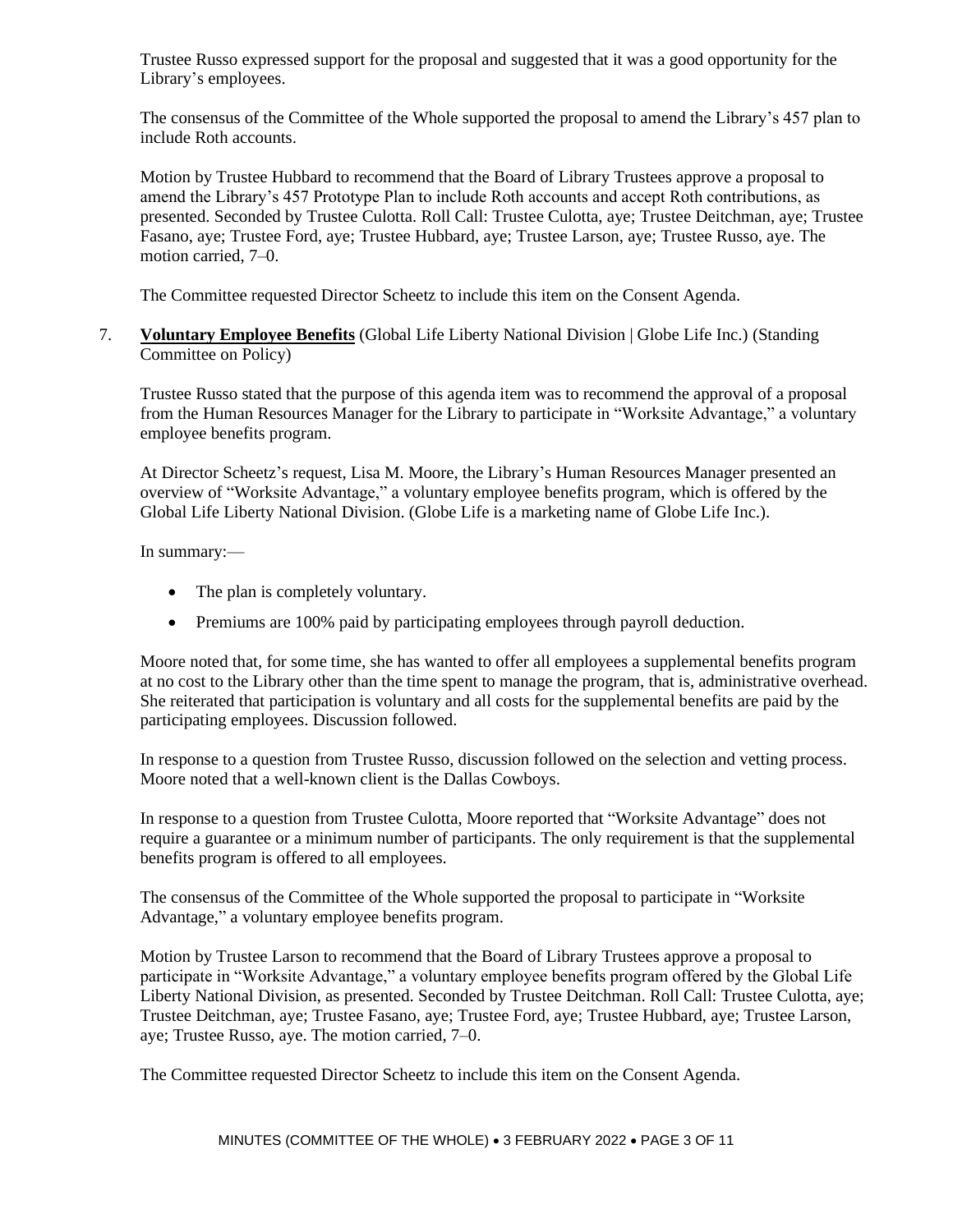#### 8. **New Sign to Market Businesses in Downtown Batavia** (Batavia MainStreet) (Standing Committee on Facilities)

Trustee Russo stated that the purpose of this agenda item was to present a proposal from Batavia MainStreet to place a permanent sign / kiosk on the Library's campus for review and discussion.

Director Scheetz reported that Batavia MainStreet plans to install five signs / kiosks, designed by local artist Marc Adams, throughout downtown Batavia to house a downtown directory, upcoming events, and city information. One of the proposed sites, contingent upon the Library's approval, is on the Library's campus, in front of the memorial bench near the intersection of Wilson Street and Batavia Ave., placed parallel to Batavia Avenue.

He noted that the proposed location is adjacent to the apse—the semicircular, vaulted, projecting part of the building—which comprises the western portion of the Library Leaders Reading Room, often called the "quiet room" or the "fireplace room."

Director Scheetz stated that he would like to support Batavia MainStreet; however, he does not support the proposed location, which would block the view of (and from) the bench, which is adjacent to a bus stop. Further, the sign, in the location proposed by Batavia MainStreet, would appear to the casual observer as the Library's sign, which may not work to the Library's advantage.

Finally, he said, most importantly, the sign would obstruct the view of the apse from both the sidewalk and the street—one of the most highly visible and pleasant views of the Library.

In a spirit of cooperation with Batavia MainStreet, Director Scheetz recommended that the Committee of the Whole adopt a motion to recommend that the Board of Library Trustees (a) support in concept the sign proposed by Batavia MainStreet, (b) reject the location proposed by Batavia MainStreet, and (c) authorize Director Scheetz to work with Batavia MainStreet to identify a mutually acceptable alternative location. A lively discussion ensued.

In response to an observation by Trustee Larson, discussion followed on the purpose of the program and whether it might place the Library in the awkward position of appearing to advertise private businesses and/or suggesting favoritism towards particular businesses.

Trustee Hubbard stated that she did not favor the proposed location for aesthetic reasons.

Trustee Deitchman noted that he had seen Batavia MainStreet's presentation to the City Council on the project, which he supports. While he expressed the belief that a vibrant downtown and supporting local business is good for the Library, he rejected the location proposed by Batavia MainStreet.

In response to questions from Trustee Hubbard and Trustee Ford, discussion followed on other possible locations on the Library's campus.

Trustee Russo presented a summary of key points.

- The Committee of the Whole, for the most part, and the Library Director support in concept the sign proposed by Batavia MainStreet.
- The Committee of the Whole and the Library Director reject the location proposed by Batavia **MainStreet**
- The Committee of the Whole needs more information in order to proceed further.

The consensus of the Committee of the Whole was to authorize Director Scheetz to work with Batavia MainStreet to identify mutually acceptable alternative locations.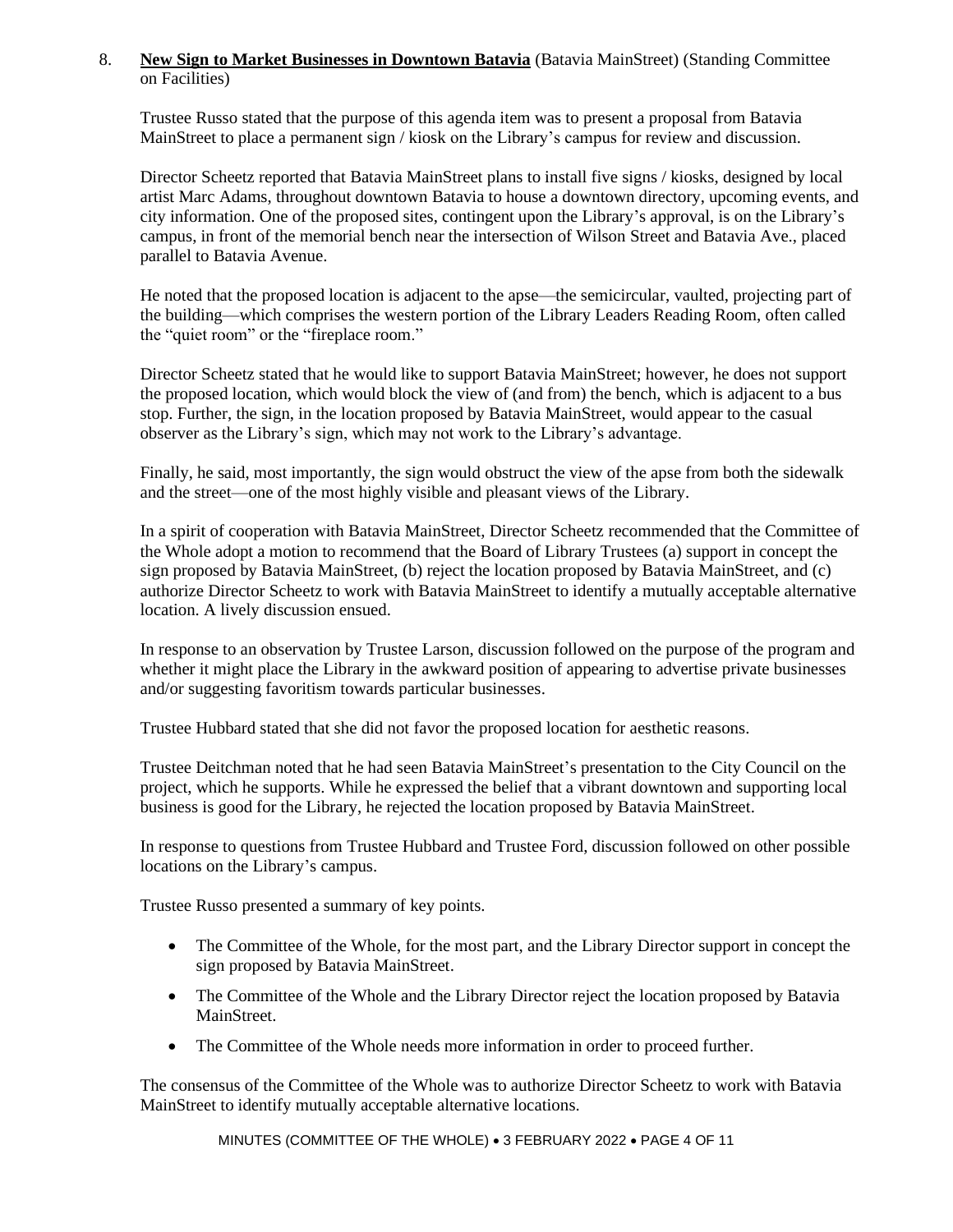9. **Code of Ethics of the American Library Association** (Standing Committee on Policy) {and}

## 10. **Public Library Trustee Ethics Statement** (Standing Committee on Policy)

Trustee Russo asked whether there were any objections to considering Agenda Item # 9 and Agenda Item # 10 collectively, with only one motion, second, and vote for both questions. There were no objections.

Trustee Russo stated that the purpose of these agenda items was (a) to present a proposal to adopt the latest version of the "Code of Ethics" of the American Library Association (Agenda Item # 9) and (b) to present a proposal to adopt the latest version of the "Public Library Trustee Ethics Statement" (Agenda Item # 10), both in compliance with Core Standard 6, as described in *Serving Out Public 4.0: Standards for Illinois Public Libraries.*

Director Scheetz noted that these agenda items were related to Goal A–1 (Standards for Illinois Public Libraries) of the Annual Goal Plan for Library Director (2021–2022).

The latest version of the "Code of Ethics" of the American Library Association (2022) reads as follows.

## *Code of Ethics of the American Library Association*

*As members of the American Library Association, we recognize the importance of codifying and making known to the profession and to the general public the ethical principles that guide the work of librarians, other professionals providing information services, library trustees[,] and library [employees].*

*Ethical dilemmas occur when values are in conflict. The American Library Association Code of Ethics states the values to which we are committed, and embodies the ethical responsibilities of the profession in this changing information environment.*

*We significantly influence or control the selection, organization, preservation, and dissemination of information. In a political system grounded in an informed citizenry, we are members of a profession explicitly committed to intellectual freedom and the freedom of access to information. We have a special obligation to ensure the free flow of information and ideas to present and future generations.*

*The principles of this Code are expressed in broad statements to guide ethical decision making. These statements provide a framework; they cannot and do not dictate conduct to cover particular situations.*

- *I. We provide the highest level of service to all library users through appropriate and usefully organized resources; equitable service policies; equitable access; and accurate, unbiased, and courteous responses to all requests.*
- *II. We uphold the principles of intellectual freedom and resist all efforts to censor library resources.*
- *III. We protect each library user's right to privacy and confidentiality with respect to information sought or received and resources consulted, borrowed, acquired[,] or transmitted.*
- *IV. We respect intellectual property rights and advocate balance between the interests of information users and rights holders.*
- *V. We treat co-workers and other colleagues with respect, fairness, and good faith, and advocate conditions of employment that safeguard the rights and welfare of all employees of our institutions.*
- *VI. We do not advance private interests at the expense of library users, colleagues, or our employing institutions.*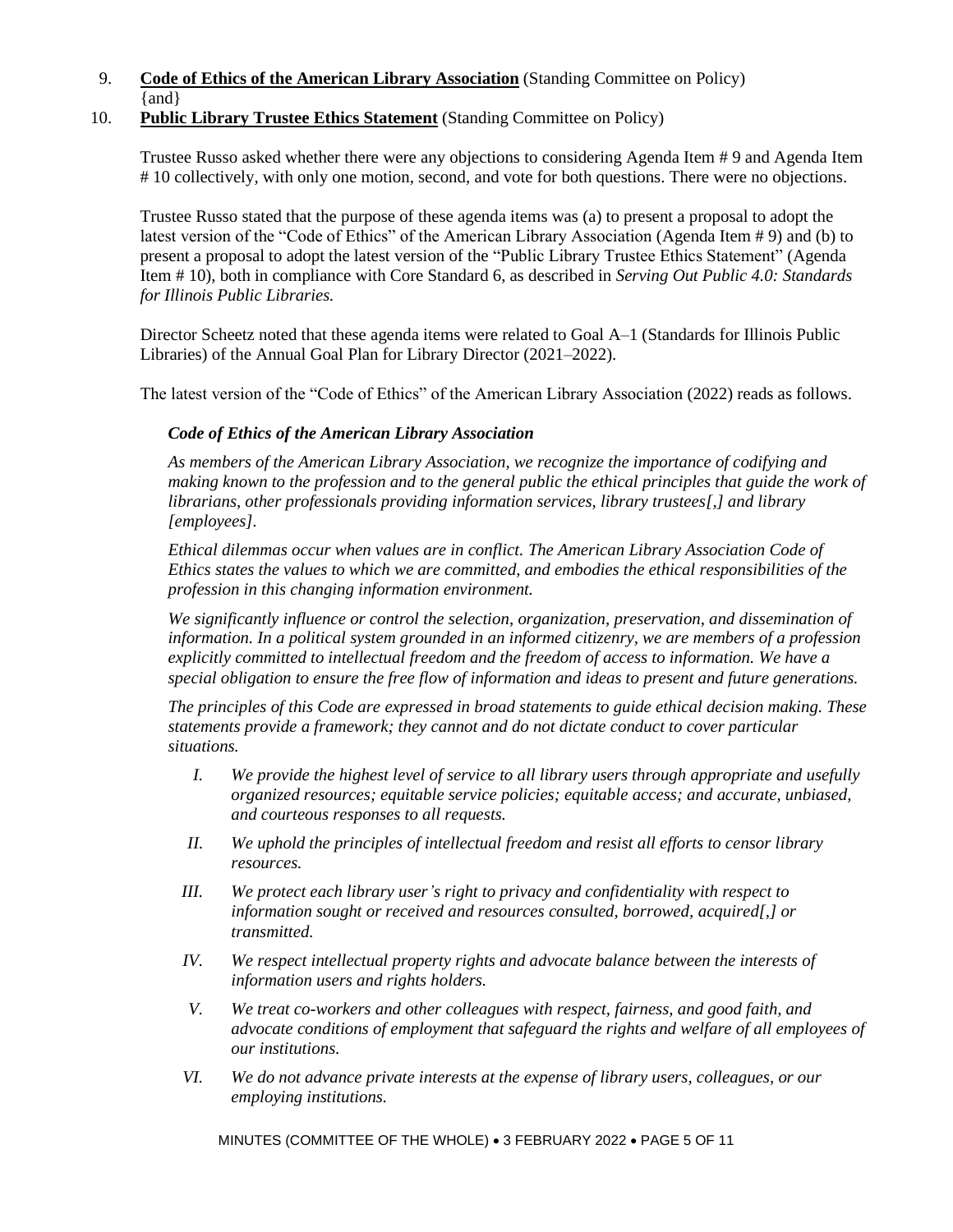- *VII. We distinguish between our personal convictions and professional duties and do not allow our personal beliefs to interfere with fair representation of the aims of our institutions or the provision of access to their information resources.*
- *VIII. We strive for excellence in the profession by maintaining and enhancing our own knowledge and skills, by encouraging the professional development of co-workers, and by fostering the aspirations of potential members of the profession.*
- *IX. We affirm the inherent dignity and rights of every person. We work to recognize and dismantle systemic and individual biases; to confront inequity and oppression; to enhance diversity and inclusion; and to advance racial and social justice in our libraries, communities, profession, and associations through awareness, advocacy, education, collaboration, services, and allocation of resources and spaces.*

*Adopted at the 1939 Midwinter Meeting by the ALA Council; amended June 30, 1981; June 28, 1995; January 22, 2008; and June 29, 2021.*

Director Scheetz stated that the original version of the "Ethics Statement for Trustees" was adopted by the Board of Library Trustees on 19 September 2000. It was since revised.

The latest version of the "Public Library Trustee Ethics Statement" (2012) reads as follows.

#### *Public Library Trustee Ethics Statement*

*Public library Trustees are accountable for the resources of the library as well as to see that the library provides the best possible service to its community.*

*Every Trustee makes a personal commitment to contribute the time and energy to faithfully carry out his/her duties and responsibilities effectively and with absolute truth, honor and integrity.*

- *Trustees shall respect the opinions of their colleagues and not be critical or disrespectful when they disagree or oppose a viewpoint different than their own.*
- *Trustees shall comply with all the laws, rules and regulations that apply to them and to their library.*
- *Trustees, in fulfilling their responsibilities, shall not be swayed by partisan interests, public pressure or fear of criticism.*
- *Trustees shall not engage in discrimination of any kind and shall uphold library patrons' rights to privacy in the use of library resources.*
- *Trustees must distinguish clearly in their actions and statements between their personal philosophies and attitudes and those of the library, acknowledging and supporting the formal position of the Board even if they disagree.*
- *Trustees must respect the confidential nature of library business and not disclose such information to anyone. Trustees must also be aware of and in compliance with Freedom of Information laws*
- *Trustees must avoid situations in which personal interests might be served or financial benefits gained as a result of their position or access to privileged library information, for either themselves or others.*
- *A Trustee shall immediately disqualify him/herself whenever the appearance of or a conflict of interest exists.*
- *Trustees shall not use their position to gain unwarranted privileges or advantages for themselves or others from the library or from those who do business with the library.*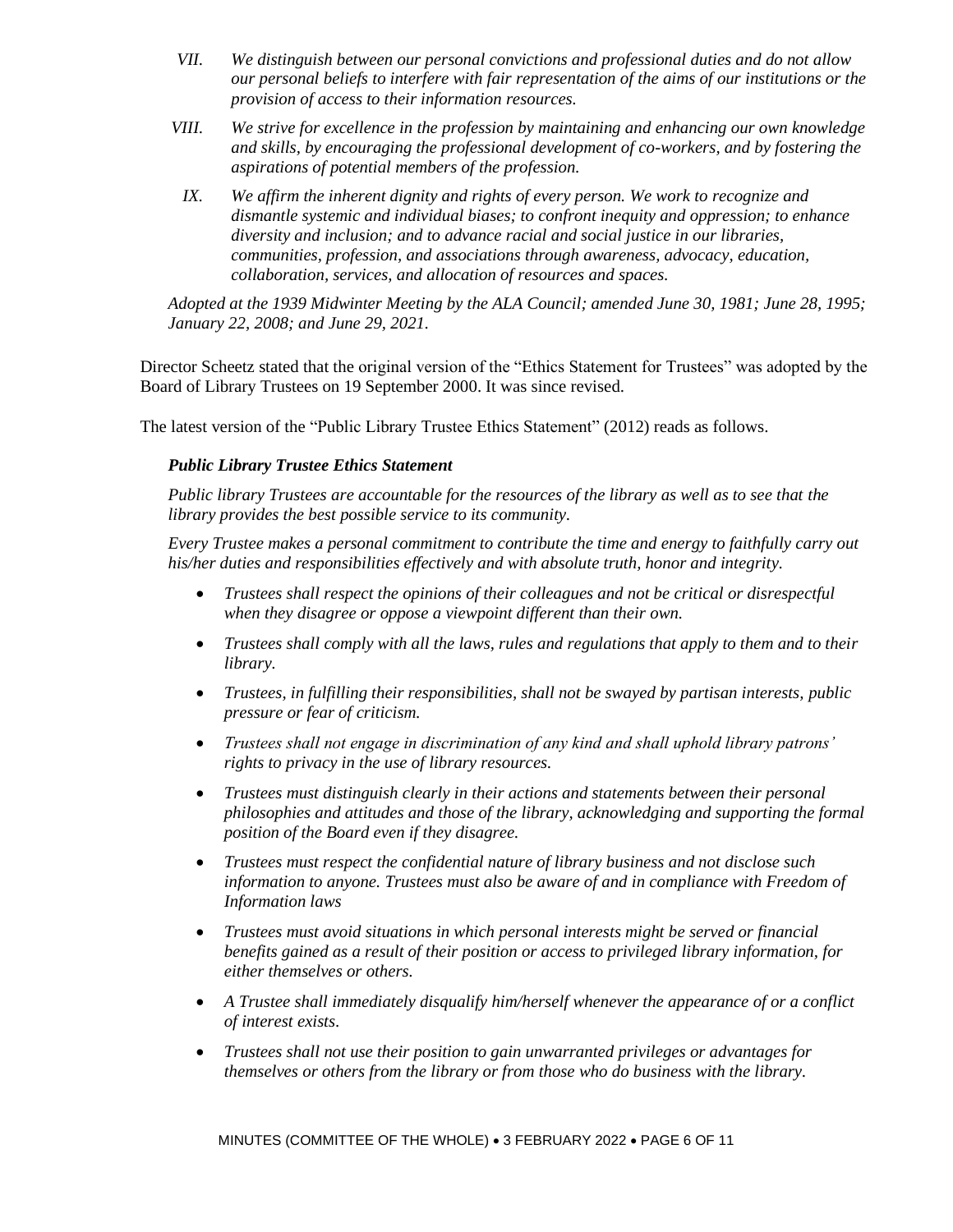- *Trustees shall not interfere with the management responsibilities of the director or the supervision of library staff.*
- *Trustees shall support the efforts of librarians in resisting censorship of library materials by groups or individuals.*

*The original statement was developed by the American Library Trustee Association (ALTA) and the Public Library Association (PLA) Common Concerns Committee. It was adopted by both the ALTA and PLA Boards in July 1985, amended by ALTA in July 1988, and approved by PLA in January 1989.*

*The latest version was (presumably developed by and) approved in January 2012 by the Board of Directors of United for Libraries: Association of Library Trustees, Advocates, Friends, and Foundations, a division of the American Library Association.*

Trustee Russo observed that both statements are important for the work of the Board of Library Trustees.

Motion by Trustee Russo to recommend that the Board of Library Trustees (a) adopt the latest version of the "Code of Ethics" of the American Library Association, as presented, and (b) adopt the latest version of the "Public Library Trustee Ethics Statement," as presented. Seconded by Trustee Culotta. Roll Call: Trustee Culotta, aye; Trustee Deitchman, aye; Trustee Fasano, aye; Trustee Ford, aye; Trustee Hubbard, aye; Trustee Larson, aye; Trustee Russo, aye. The motion carried, 7–0.

The Committee requested Director Scheetz to include this item on the Consent Agenda.

## 11. **Succession Plan** (Progress Report 2) (Standing Committee on Policy)

Trustee Russo stated that the purpose of this agenda item was described in the Action Steps (below). ——————————

#### Annual Goal Plan for Library Director (2021–2022): Goal B–1 (Succession Issues)  $\rightarrow$

*Create a succession plan for key positions in the Library's personnel complement.*

Action Steps

- (1) Gather sample policy statements and plans from public libraries and other comparable organizations.
- (2) Identify key positions for inclusion in the succession plan.
- (3) **Progress Report 1**—Committee of the Whole on 4 November 2021 (review key positions; revise as needed; provide further direction)
- (4) Develop a "Succession Plan," which may include a description of competencies and key tasks for each position, as well as a plan for developing future leaders from among the personnel complement
- (5) **Progress Report 2**—Committee of the Whole on 3 February 2022 (review succession plan; revise as needed; either recommend to the Board of Library Trustees for approval or provide further direction)

Director Scheetz reported that, in order to demonstrate progress, a 1st draft of a proposed "Succession Plan" was included in the Committee packet for review, discussion, and further direction.

——————————

He gave kudos to Lisa M. Moore, the Library's Human Resources Manager, for her work on the pln. Discussion followed.

Trustee Russo expressed appreciation for the specificity in relation to the Library Director's position. In addition, he requested a greater level of detail for the other key positions, such as, for example, the Library Accountant / Finance Specialist.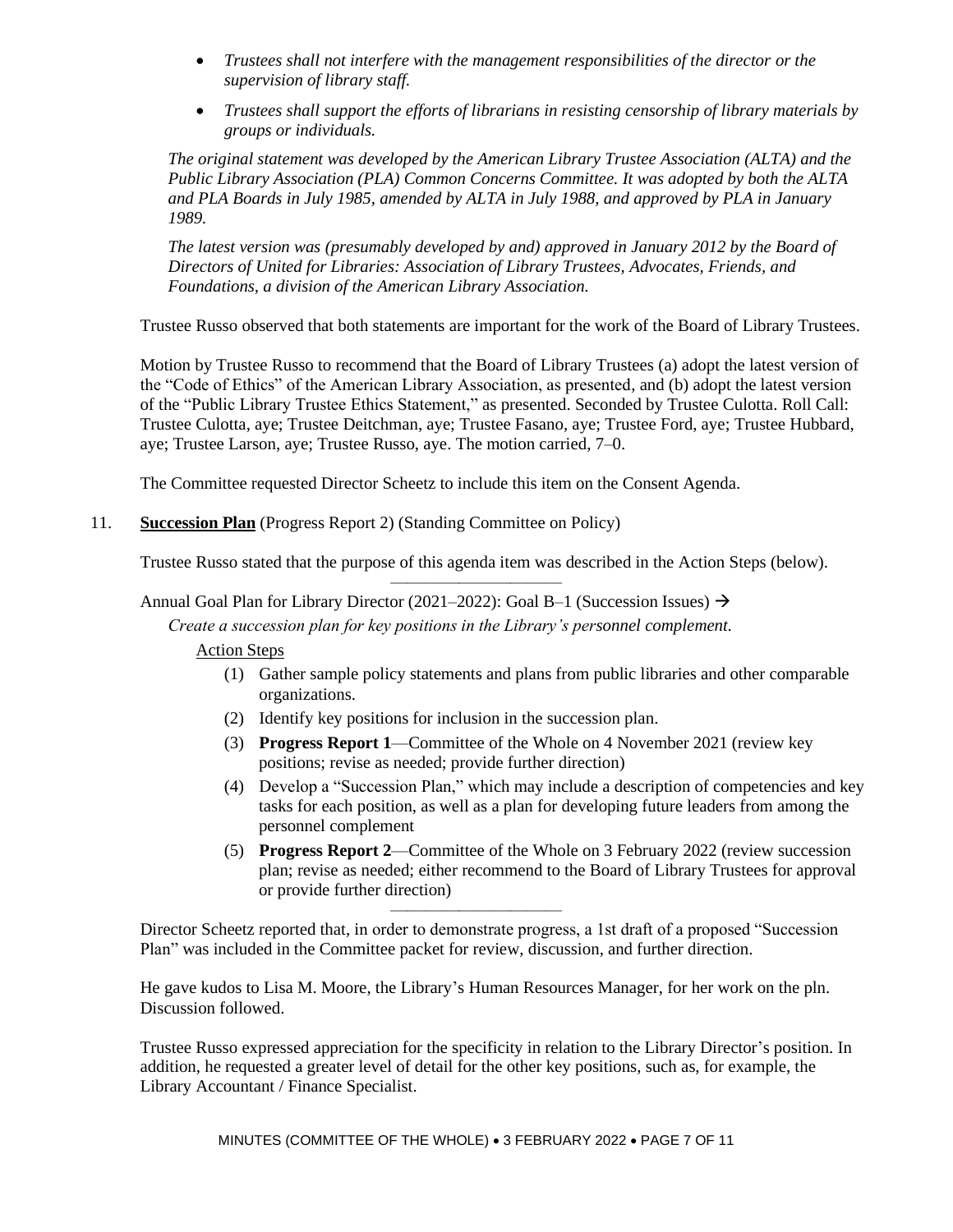Trustee Culotta expressed agreement with Trustee Russo's observations and requested a greater level of detail, as well, for Electronic Services and the Library's information technology function, which currently is outsourced to Webit Services Inc.

## 12. **Comments from the Committee of the Whole**

West Suburban & Chicago Library Legislative Meet-Up: Trustee Russo presented a brief overview of a Library Legislative Meet-Up, which he attended via Zoom a on Monday, 24 January 2022.

**Celebrating 20 Years!** Trustee Ford expressed her appreciation to Director Scheetz for the wonderful "Celebrating 20 Years!" shirt and other anniversary swag.

In response to a question from Trustee Hubbard vis-à-vis the Trustees' role during the building's 20th anniversary year, Director Scheetz suggested that Trustees continue to embrace their role as a citizenadvocates for Batavia Public Library and the freedom to read.

13. **A closed session** for "Deliberations concerning salary schedules for one or more classes of employees," as authorized by 5 ILCS  $120/2(c)(2)$  and for "Setting ... a price for ... lease of property owned by the public body," as authorized by 5 ILCS  $120/2(c)(6)$ 

Motion by Trustee Russo to enter into closed session for the purposes stated. Seconded by Trustee Fasano. Roll Call: Trustee Culotta, aye; Trustee Deitchman, aye; Trustee Fasano, aye; Trustee Ford, aye; Trustee Hubbard, aye; Trustee Larson, aye; Trustee Russo, aye. The motion carried, 7–0.

The Committee of the Whole entered closed session at 6:47 p.m.

The Committee of the Whole returned to open session at 8:05 p.m.

14. **New Salary Schedule and Related Improvements** (Standing Committee on Policy)

This agenda item was deferred to a future meeting.

15. **Flyleaf Bakery Café** (Standing Committee on Policy)

This agenda item was deferred to a future meeting.

#### 16. **Future Agenda Items**

In the absence of separate committee meetings, this report is provided for purposes of information and planning.

#### a. **Facilities Issues** (Trustee Deitchman, *Chair*)

*The focuses of Facilities Issues are building & grounds, technology, and related policies and services. Such issues generally (but not exclusively) have an internal approach; that is, work is directed to the physical library and its campus.*

- Architectural Services (Master Plan and Concept Design)
- Independent Technology Audit
- Technology Plan
- Walk the Property
- Wi-Fi System
- Annual Schedule of Capital Projects (July–August 2022)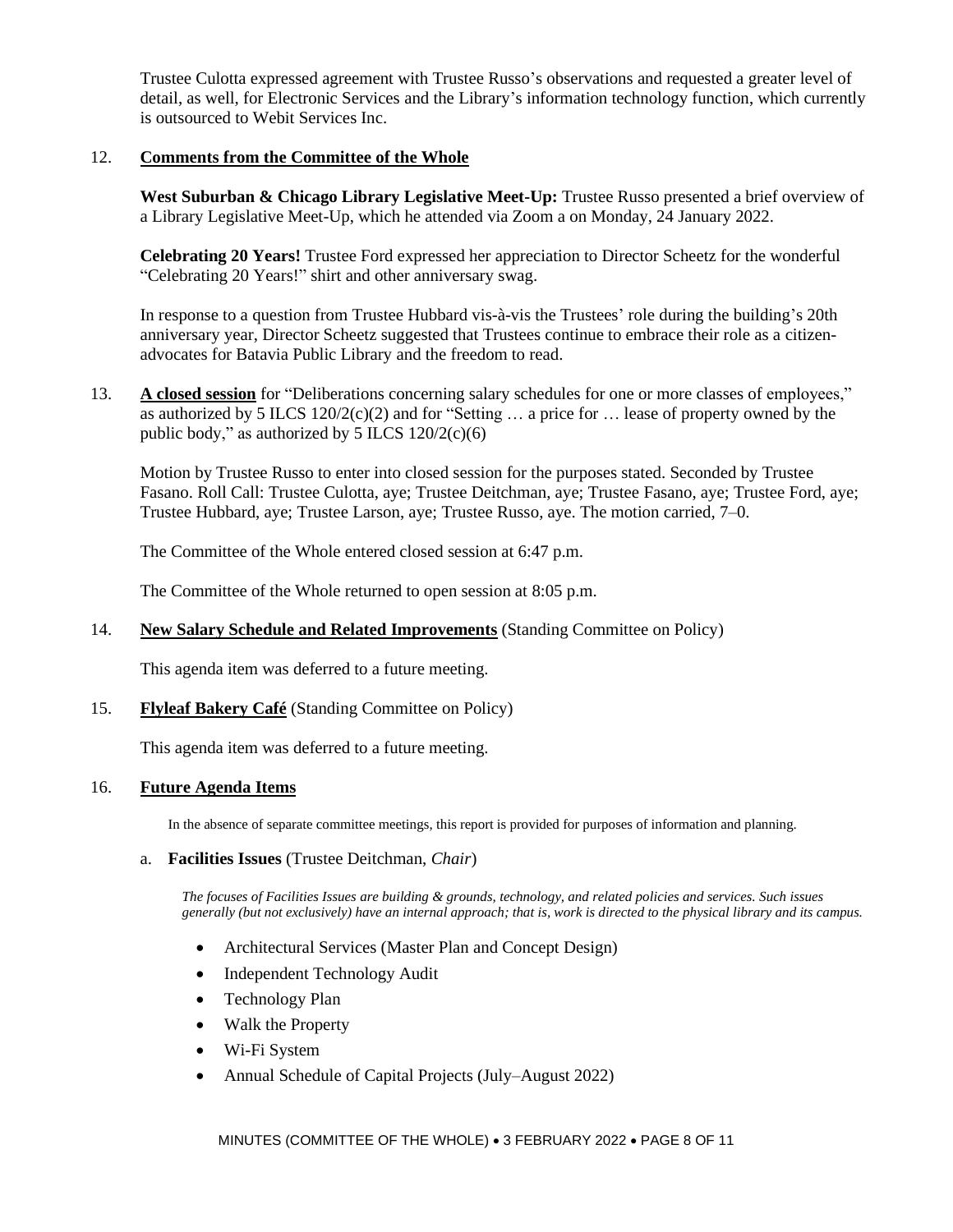- Proper Storage for Paintings and Other Works of Art when Not on Public Display
- Streetscape Project (City of Batavia): Water Street

## b. **Finance Issues** (Trustee Culotta, *Chair*)

*The focuses of Finance Issues are budget & finance and related policies and services.*

- Note: A schedule of future agenda items is included in the Committee packet for purposes of information and planning.
- Policy on Fines and Fees (March–April 2022)
- c. **Outreach Issues** (Trustee Larson, *Chair*)

*The focuses of Outreach Issues are marketing & public relations, community engagement, art, and related policies and services, and Recognition as a Library Leader. Such issues generally (but not exclusively) have an external approach; that is, direct service to users and the community.*

- Technology Advisory Group (TAG)
- Policy on Exhibit Spaces, Bulletin Boards, and Literature Racks
- Telephone for Public Use
- Recognition as a Library Leader (April 2023)

#### d. **Policy Issues** (Trustee Russo, *Chair*)

*The focuses of Policy Issues are human resources, related policies and services, strategic planning, and general policies.*

- Calls for Action, Media Relations, and Other Communications (March 2022)
- Minimum Wage Law: Transition Plan for Year 4 (February 2022)
- Succession Issues
- Policy on Reference Service (March 2022)
- Standards for Illinois Public Libraries: Review of Standards
- Standards for Illinois Public Libraries: Accessibility of Policy Statements
- Visibility
- Retrospective Review [of the Temporary Closure in Relation to COVID-19 Crisis]
- Bylaws of the Board of Library Trustees
- Policy on Leave of Absence without Pay
- Organizational Identity: Statement of Purpose (Trust & Track Institute) (April 2021)
- Organizational Identity: Statement of Vision
- Cannabis Regulation and Tax Act [410 ILCS 705 et seq.]
- Policy on Reimbursement of Employee Expenses (pursuant to 820 ILCS 115/9.5)
- Policy on a Safe and Healthful Workplace
- Self-Appraisal for Board of Library Trustees (April 2022)
- Personnel Complement Detail and Authorized Personnel Strength (June 2022)

## 17. *Next Meetings or Events*

*a. PechaKucha Night Batavia, Volume 20, presented by Batavia Public Library and Batavia Park District, will feature "Beauty in Energy: More Fan Favorites" as part of the 2022 Fermilab "Virtual Family Open House" on Thursday, 10 February 2022. Relax. Listen. Talk. Connect.*

MINUTES (COMMITTEE OF THE WHOLE) • 3 FEBRUARY 2022 • PAGE 9 OF 11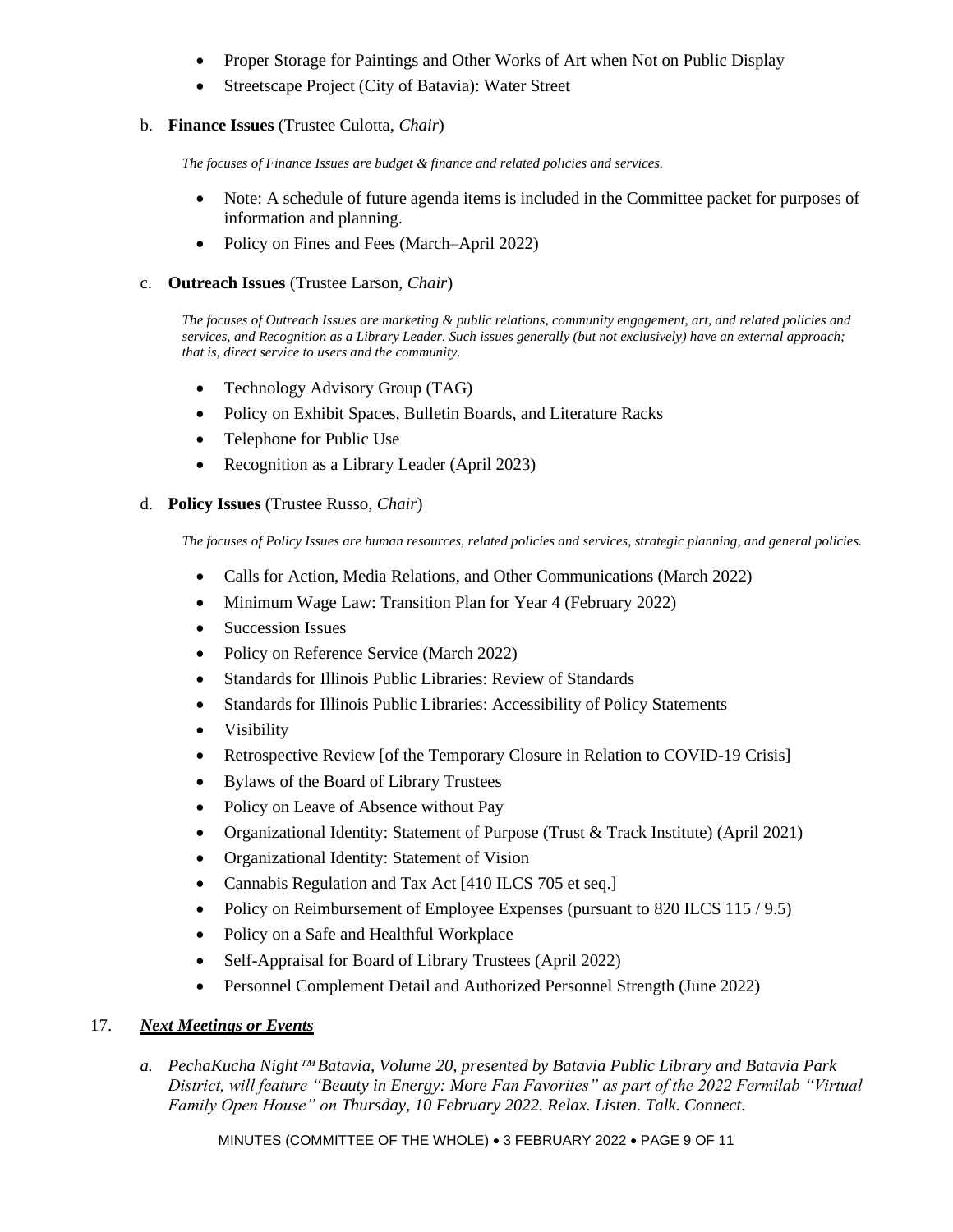- *b. Lincoln's Birthday, Saturday, 12 February 2022, Library Open [I]*
- *c. Board of Library Trustees (Regular Meeting), Tuesday, 15 February 2022, 6:00 p.m., Meeting Will Take Place via Electronic Means*
- *d. Washington's Birthday (Observed) (3rd Monday in February) — official name (5 U.S. Code 6103); also known unofficially as Presidents Day — Monday, 21 February 2022, Library Open [F]*
- *e. Casimir Pulaski's Birthday (Observed) (1st Monday in March), Monday, 7 March 2022, Library Open [I]*
- *f.* {NEW} *Read Across America Day, Wednesday, 2 March 2022 — annual event on or near March 2, the birthday of Dr. Seuss*
- *g. Board of Library Trustees (Committee of the Whole Meeting), Thursday, 3 March 2022, 6:00 p.m., Meeting Will Take Place via Electronic Means*
- *h. Daylight Saving Time Begins at 2:00 a.m. (2nd Sunday in March), Sunday, 13 March 2022*
- *i. Board of Library Trustees (Regular Meeting), Tuesday, 15 March 2022, 6:00 p.m., Meeting Will Take Place via Electronic Means*
- *j. Freedom of Information Day, Wednesday, 16 March 2022 — annual event on or near March 16, the birthday of James Madison (1751–1836), who is widely regarded as the Father of the Constitution and the foremost advocate for openness in government*
- *k. National Library Week (65th Annual Observance, 1958–2022, yet only the 64th anniversary), Sunday–Saturday, 3–9 April 2022 — to celebrate libraries and librarians and the pleasures and importance of reading, and invite library use and support — 2022 Theme: "Connect with Your Library"*
- *l. 140th Anniversary of the Board of Library Trustees of the Batavia Public Library (4 April 1882– 2022), Monday, 4 April 2022*
- *m. 141st Anniversary of the Batavia Public Library (5 April 1881–2022), Tuesday, 5 April 2022*
- *n. Board of Library Trustees (Committee of the Whole Meeting), Thursday, 7 April 2022, 6:00 p.m., Meeting Will Take Place via Electronic Means*
- *o. National Drop Everything and Read (D.E.A.R.) Day, Tuesday, 12 April 2022 — annual celebration on April 12, the birthday of Beverly Cleary (1916–2021) — who wrote about D.E.A.R. in Ramona Quimby, Age 8 — to remind and encourage families to make reading together on a daily basis a family priority [Note: The sponsors now promote D.E.A.R. as a month-long event in April.]*
- *p. Good Friday, Friday, 15 April 2022, Library Open [I]*
- *q. Easter, Sunday, 17 April 2022, Library Closed*
- *r. Board of Library Trustees (Regular Meeting), Tuesday, 19 April 2022, 6:00 p.m., Meeting Will Take Place via Electronic Means*